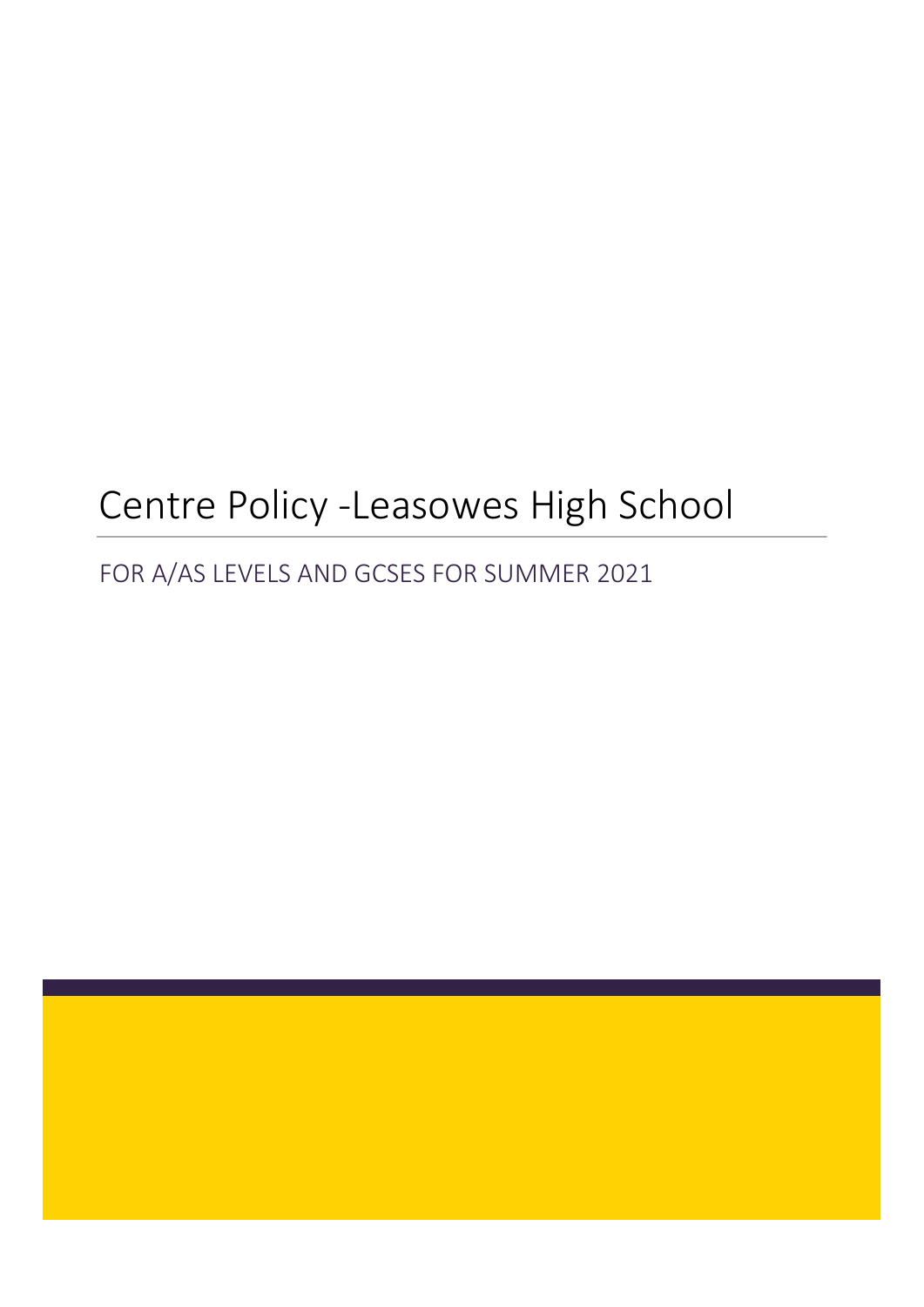

## Centre Policy for determining teacher assessed grades in Summer 2021

## Background

Every centre is required to create a Centre Policy that reflects its individual circumstances. It is anticipated that you may choose to adopt this pre-populated template in full. Or you may choose to make amendments – adding or deleting material – to reflect your own practices. In any case, centres must understand and actively implement the centre policy adopted, although this template is provided for information and does not constitute legal advice.

The template is written with a minimal amount of content in [brackets] that can be deleted, and material in CAPITAL LETTERS that should be added, if the content is retained as part of your policy.

Your policy must take account of the guidance provided in the document: *JCQ Guidance on the determination of grades for A/AS Levels and GCSEs for summer 2021*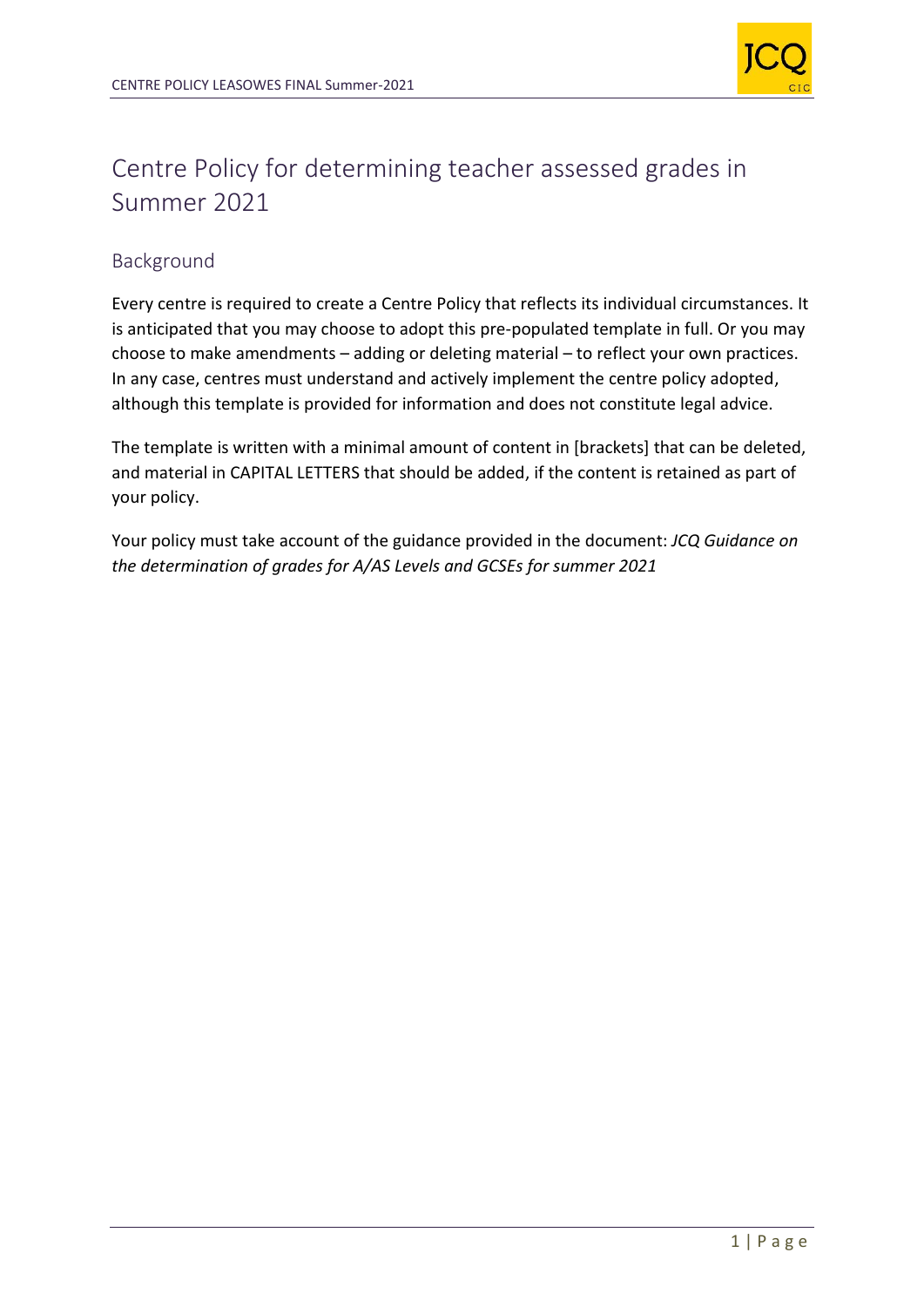

## Centre Policy for determining teacher assessed grades – summer 2021: LEASOWES HIGH SCHOOL

## Statement of intent

This section outlines the purpose of this document in relation to our centre.

#### **Statement of Intent**

This section provides details of the purpose of this document, as appropriate to our centre:

*The purpose of this policy is:*

- *To ensure that teacher assessed grades are determined fairly, consistently, free from bias and effectively within and across departments.*
- *To ensure the operation of effective processes with clear guidelines and support for staff.*
- *To ensure that all staff involved in the processes clearly understand their roles and responsibilities.*
- *To support teachers to take evidence-based decisions in line with Joint Council for Qualifications guidance.*
- *To ensure the consideration of historical centre data in the process, and the appropriate decision making in respect of, teacher assessed grades.*
- *To support a high standard of internal quality assurance in the allocation of teacher assessed grades.*
- *To support our centre in meeting its obligations in relation to equality legislation.*
- *To ensure our centre meets all requirements set out by the Department of Education, Ofqual, the Joint Council for Qualifications and awarding organisations for Summer 2021 qualifications.*
- *To ensure the process for communicating to candidates and their parents/carers how they will be assessed is clear, in order to give confidence.*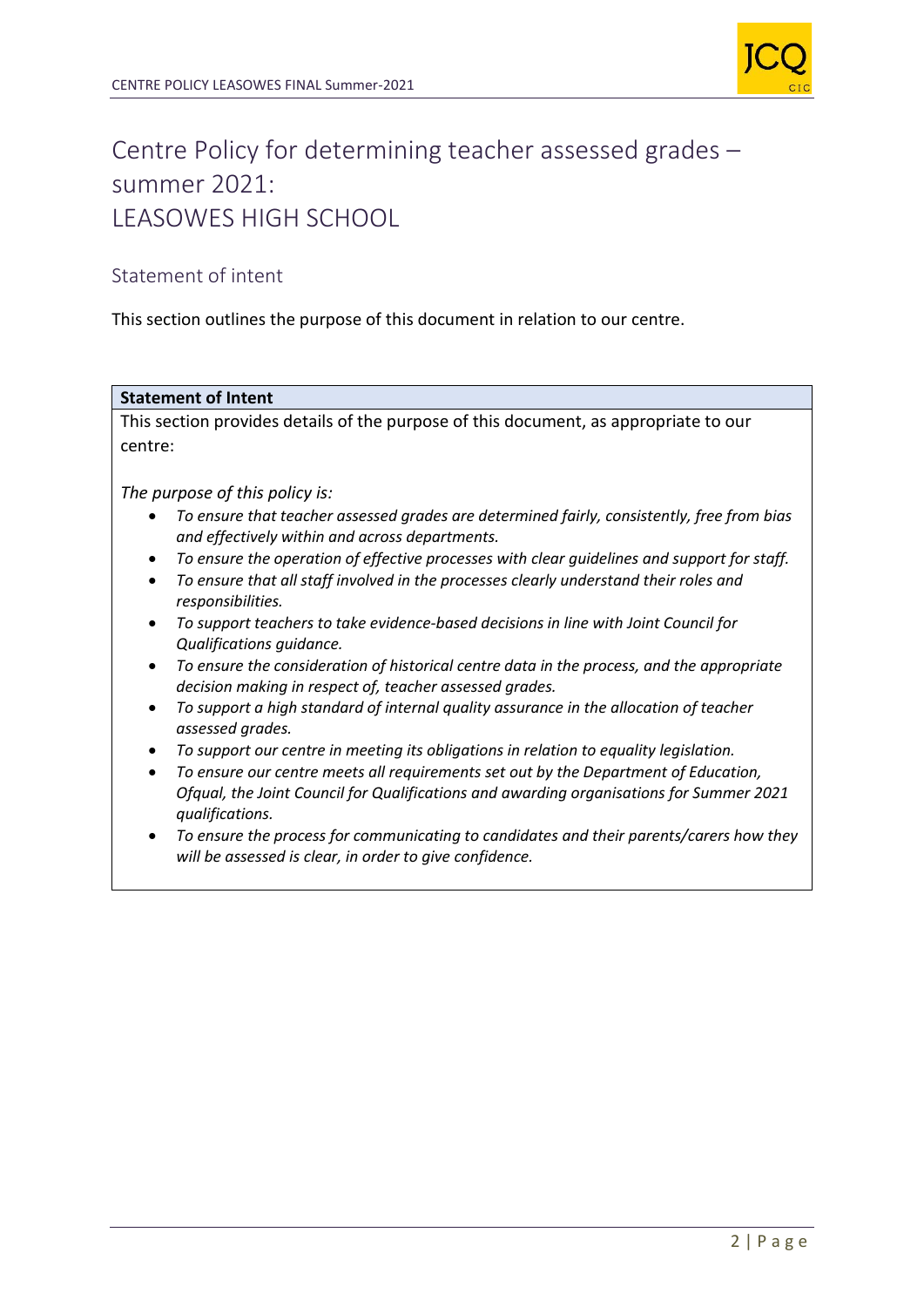

## Roles and responsibilities

This section of our Centre Policy outlines the personnel in our centre who have specific roles and responsibilities in the process of determining teacher assessed grades this year.

### **Roles and Responsibilities**

This section gives details of the roles and responsibilities within our centre:

## *Head of Centre*

- *Our Head of Centre, MATTHEW MYNOTT, will be responsible for approving our policy for determining teacher assessed grades.*
- *Our Head of Centre has overall responsibility for the school as an examinations centre and will ensure that clear roles and responsibilities of all staff are defined.*
- *Our Head of Centre will confirm that teacher assessed grade decisions represent the academic judgement made by teachers and that the checks in place ensure these align with the guidance on standards provided by awarding organisations.*
- *Our Head of Centre will ensure a robust internal quality assurance process has been produced and signed-off in advance of results being submitted.*

## *Senior Leadership Team and Heads of Department*

*Our Senior Leadership Team and Heads of Departments will:*

- *provide training and support to our other staff.*
- *support the Head of Centre in the quality assurance of the final teacher assessed grades.*
- *ensure an effective approach within and across departments and authenticating the preliminary outcome from single teacher subjects.*
- *be responsible for ensuring staff have a clear understanding of the internal and external quality assurance processes and their role within it.*
- *ensure that all teachers within their department make consistent judgements about student evidence in deriving a grade.*
- *ensure all staff conduct assessments under the appropriate levels of control with reference to guidance provided by the Joint Council for Qualifications.*
- *ensure teachers have the information required to make accurate and fair judgments.*
- *ensure that a Head of Department Checklist is completed for each qualification that they are submitting.*

## *Teachers/ Specialist Teachers / SENCo*

*Our teachers, specialist teachers and SENCo will:*

- *ensure they conduct assessments under our centre's appropriate levels of control and have sufficient evidence, in line with this Centre Policy and guidance from the Joint Council for Qualifications, to provide teacher assessed grades for each student they have entered for a qualification.*
- *ensure that the teacher assessed grade they assign to each student is a fair, valid and reliable reflection of the assessed evidence available for each student.*
- *make judgements based on what each student has been taught and what they have been assessed on, as outlined in the section on grading in the main JCQ guidance.*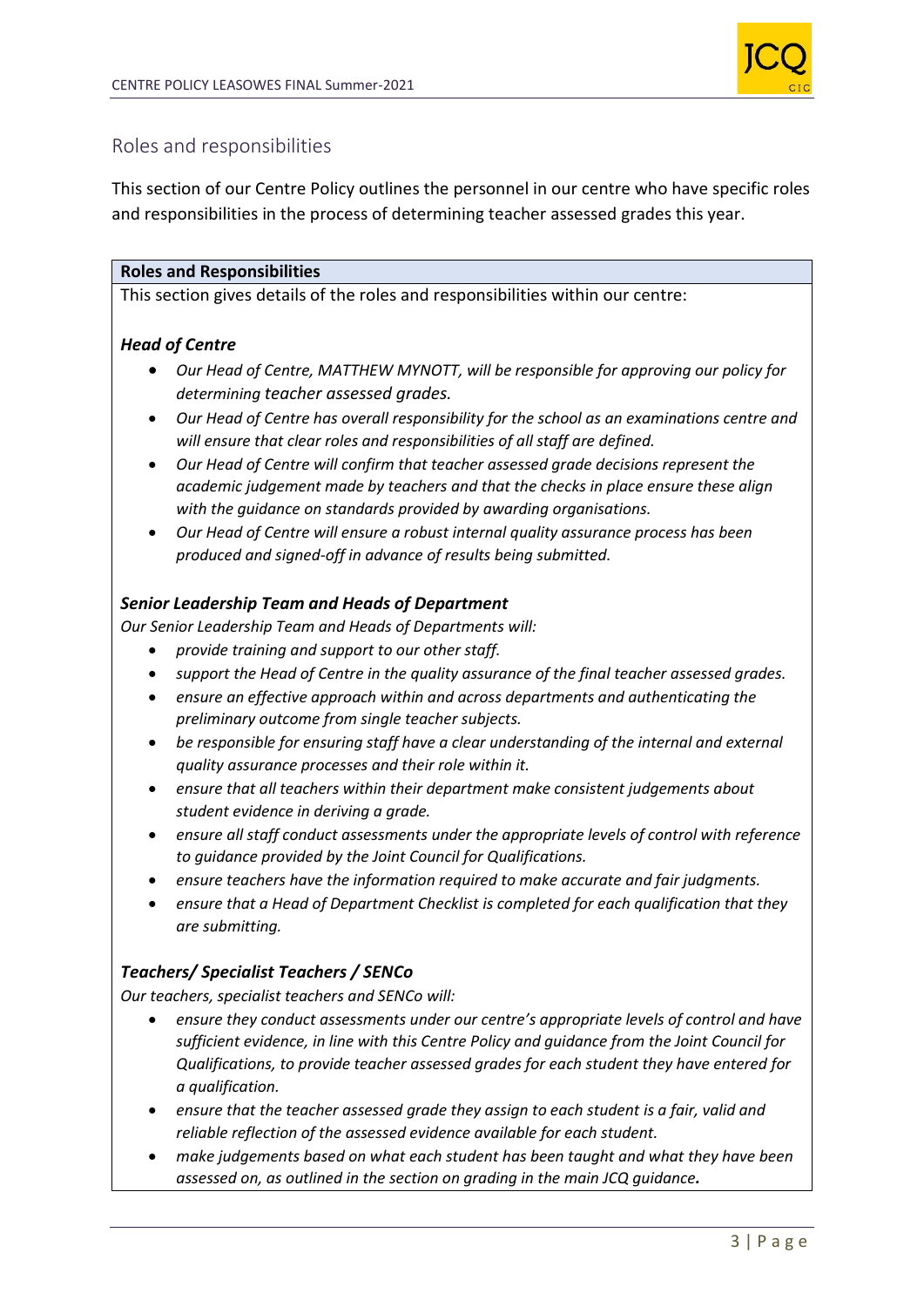

- *produce an Assessment Record for each subject cohort, that includes the nature of the assessment evidence being used, the level of control for assessments considered, and any other evidence that explains the determination of the final teacher assessed grades. Any necessary variations for individual students will also be recorded.*
- *securely store and be able to retrieve sufficient evidence to justify their decisions.*

## *Examinations Officer*

*Our Examinations Officer will:*

• *be responsible for the administration of our final teacher assessed grades and for managing the post-results services.*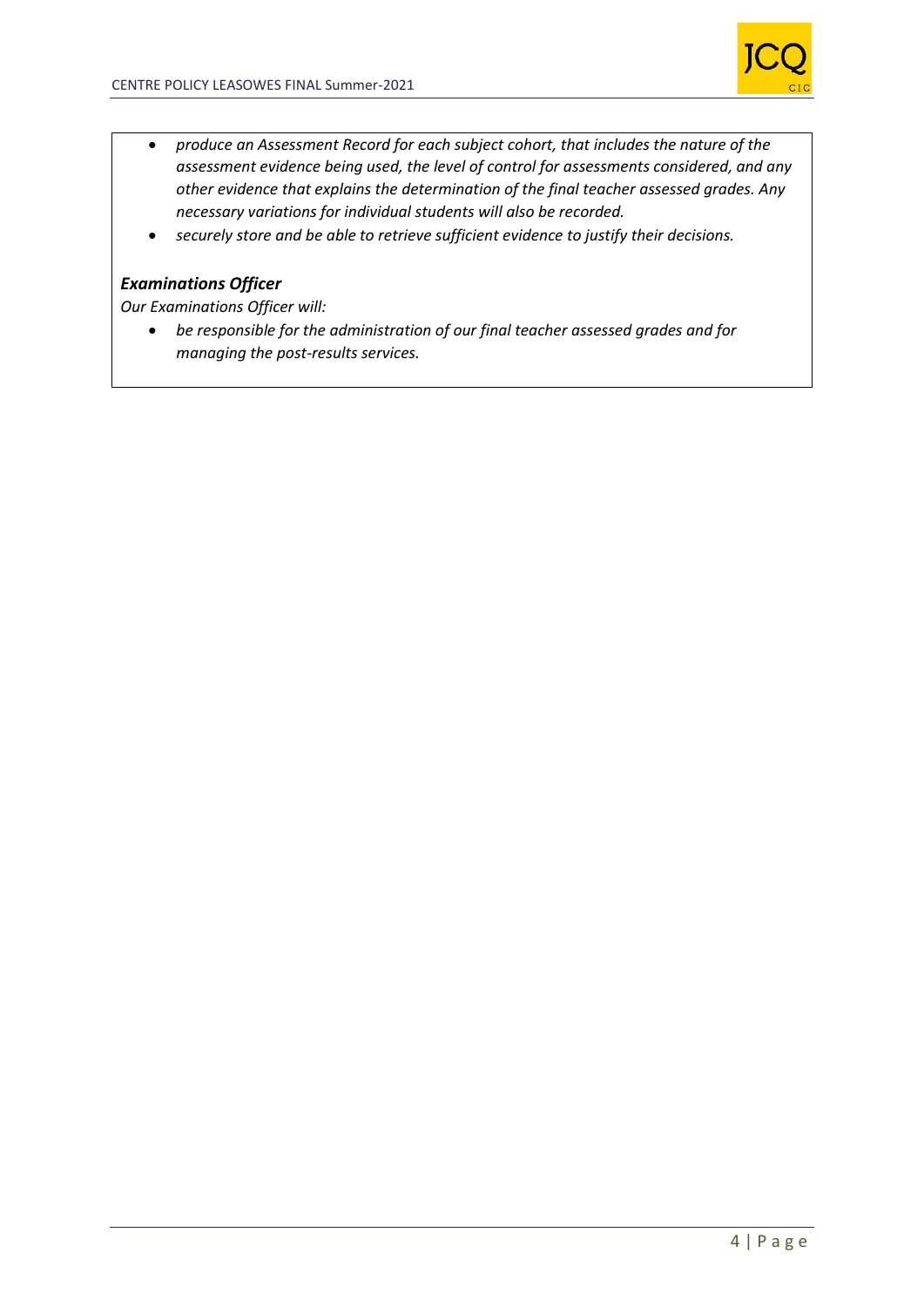

## Training, support and guidance

This section of our Centre Policy outlines the training, support and guidance that our centre will provide to those determining teacher assessed grades this year.

#### **Training**

This section provides details of the approach our centre will take to *training, support and guidance in determining teacher assessed grades this year*

- *Teachers involved in determining grades in our centre will attend any centre-based training to help achieve consistency and fairness to all students.*
- *Teachers will engage fully with all training and support that has been provided by the Joint Council for Qualifications and the awarding organisations.*

#### **Support for Newly Qualified Teachers and teachers less familiar with assessment**

This section provides details of our approach to *training, support and guidance for newly qualified teachers and teachers less familiar with assessment*

- *We will provide mentoring from experienced teachers to NQTs and teachers less familiar with assessment.*
- *We will put in place additional internal reviews of teacher assessed grades for NQTs and other teachers as appropriate.*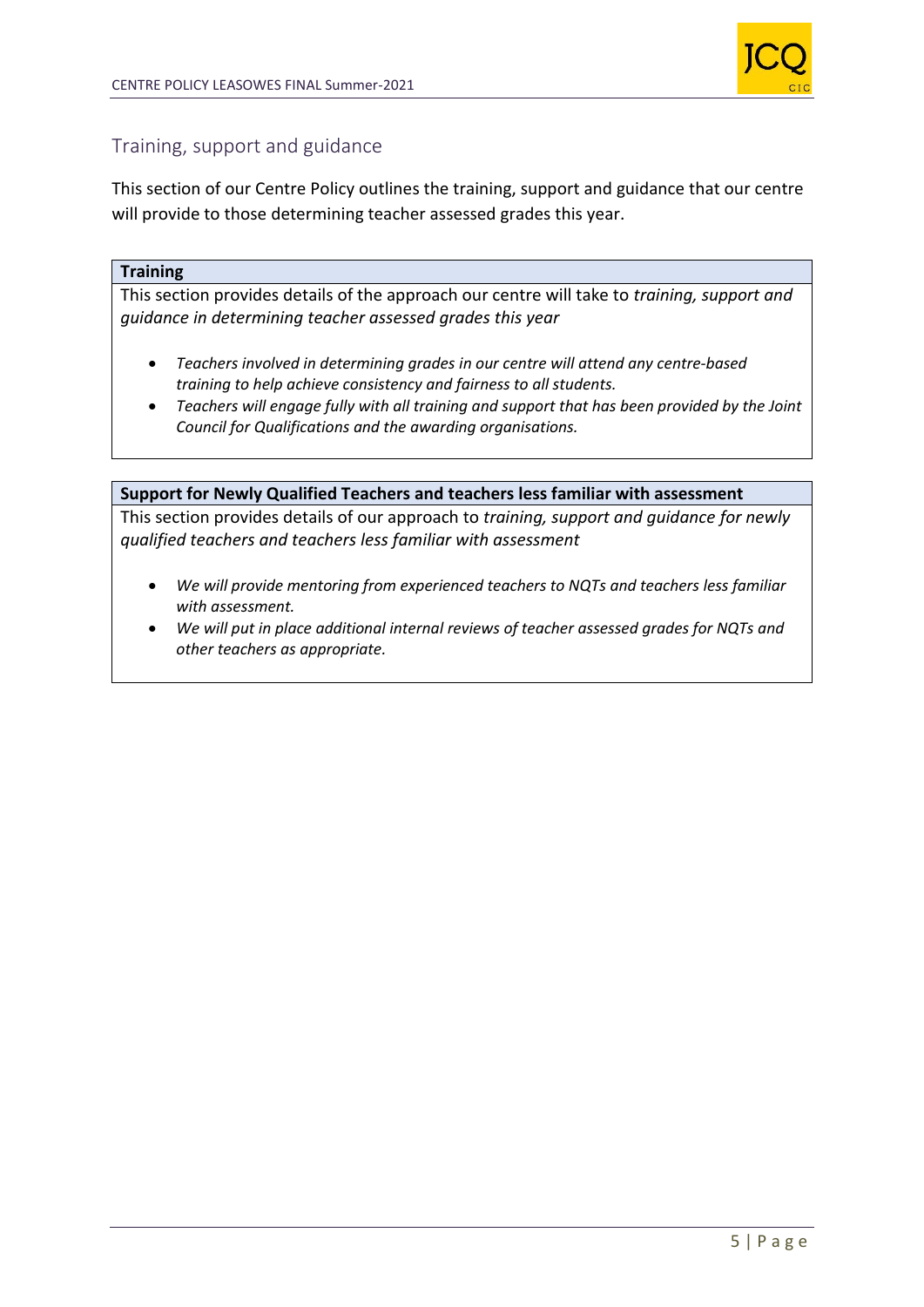

## Use of appropriate evidence

This section of our Centre Policy indicates how our centre will give due regard to the section in the JCQ guidance entitled: *Guidance on grading for teachers*.

### **A. Use of evidence**

This section gives details in relation to our use of evidence.

- *Teachers making judgements will have regard to the Ofqual Head of Centre guidance on recommended evidence, and further guidance provided by awarding organisations.*
- *All candidate evidence used to determine teacher assessed grades, and associated documentation, will be retained and made available for the purposes of external quality assurance and appeals.*
- *We will be using student work produced in response to assessment materials provided by our awarding organisation(s), including groups of questions, past papers or similar materials such as practice or sample papers.*
- *We will use non-exam assessment work (often referred to as coursework), even if this has not been fully completed.*
- *We will use student work produced in centre-devised tasks that reflect the specification, that follow the same format as awarding organisation materials, and have been marked in a way that reflects awarding organisation mark schemes.*
- *We will use substantial class or homework (including work that took place during remote learning).*
- *We will use internal tests taken by pupils.*
- *We will use mock exams taken over the course of study.*
- *We will use records of a student's capability and performance over the course of study in performance-based subjects such as music, drama and PE.*

*We provide further detail in the following areas:*

#### *Additional Assessment Materials*

- *We will use additional assessment materials to give students the opportunity to show what they know, understand or can do in an area of content that has been taught but not yet assessed.*
- *We will use additional assessment materials to give students an opportunity to show improvement, for example, to validate or replace an existing piece of evidence.*
- *We will use additional assessment materials to support consistency of judgement between teachers or classes by giving everyone the same task to complete.*
- *We will combine and/or remove elements of questions where, for example, a multi-part question includes a part which focuses on an element of the specification that hasn't been taught.*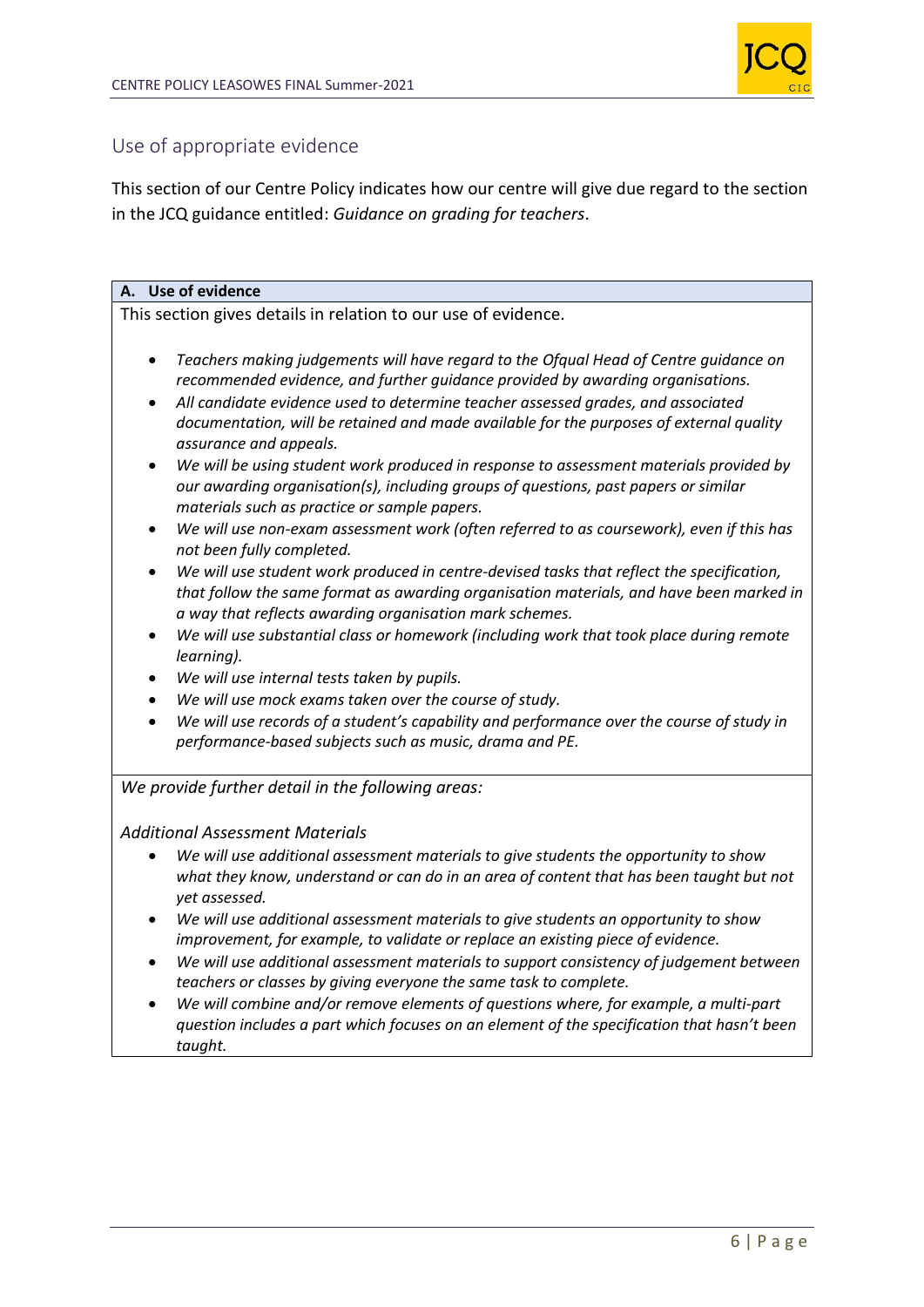

*Our centre will ensure the appropriateness of evidence and balance of evidence in arriving at grades in the following ways:*

- *We will consider the level of control under which an assessment was completed, for example, whether the evidence was produced under high control and under supervision or at home.*
- *We will ensure that we are able to authenticate the work as the student's own, especially where that work was not completed within the school or college.*
- *We will consider the limitations of assessing a student's performance when using assessments that have been completed more than once, or drafted and redrafted, where this is not a skill being assessed.*
- *We will consider the specification and assessment objective coverage of the assessment.*
- *We will consider the depth and breadth of knowledge, understanding and skills assessed, especially higher order skills within individual assessments.*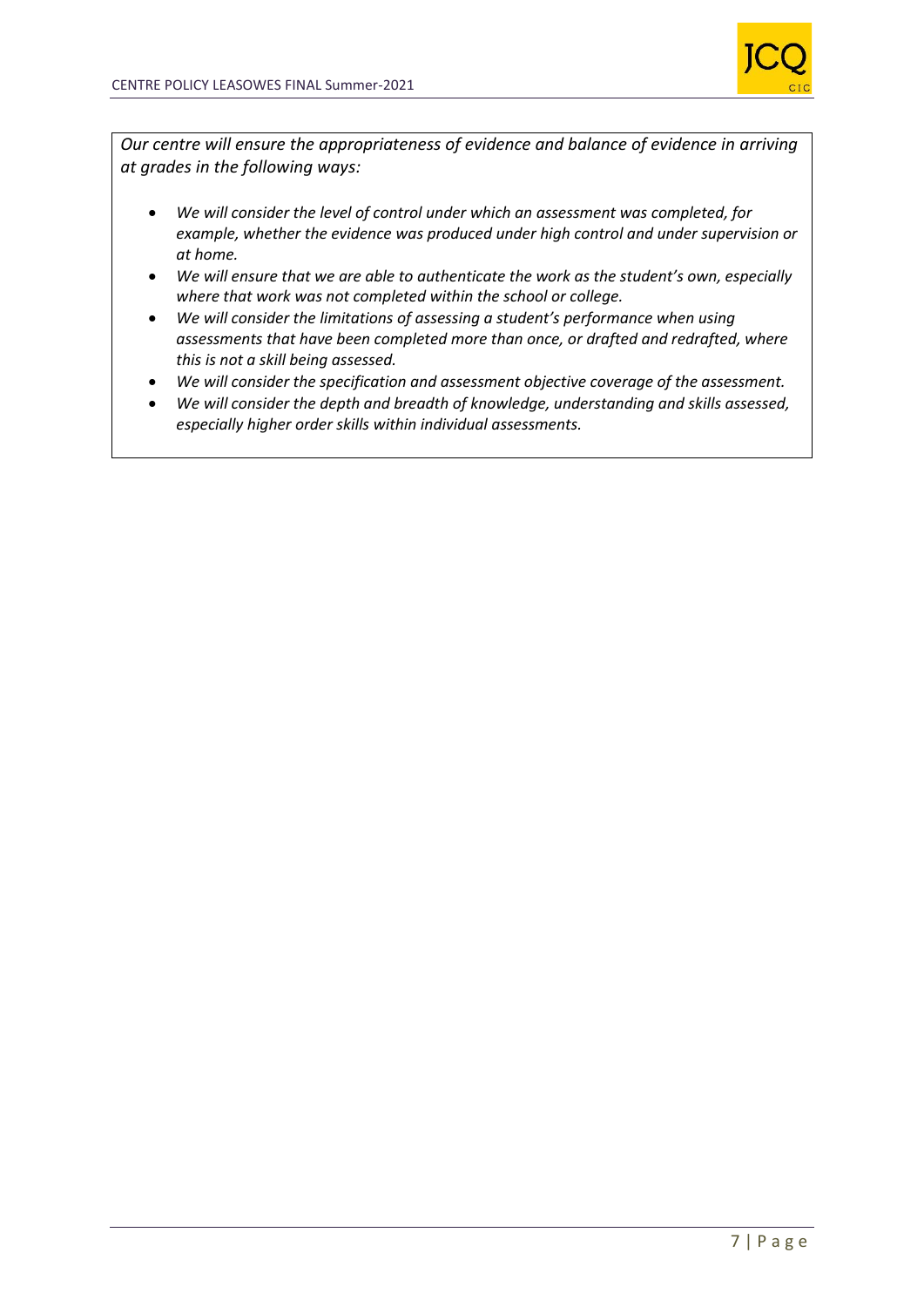

## Determining teacher assessed grades

*This section of our Centre Policy outlines the approach our centre will take to awarding teacher assessed grades.*

#### **Awarding teacher assessed grades based on evidence**

We give details here of our centre's approach to awarding teacher assessed grades*.*

- *Our teachers will determine grades based on evidence which is commensurate with the standard at which a student is performing, i.e. their demonstrated knowledge, understanding and skills across the content of the course they have been taught.*
- *Our teachers will record how the evidence was used to arrive at a fair and objective grade, which is free from bias.*
- *Our teachers will produce an Assessment Record for each subject cohort and will share this with their Head of Department. Any necessary variations for individual students will also be shared.*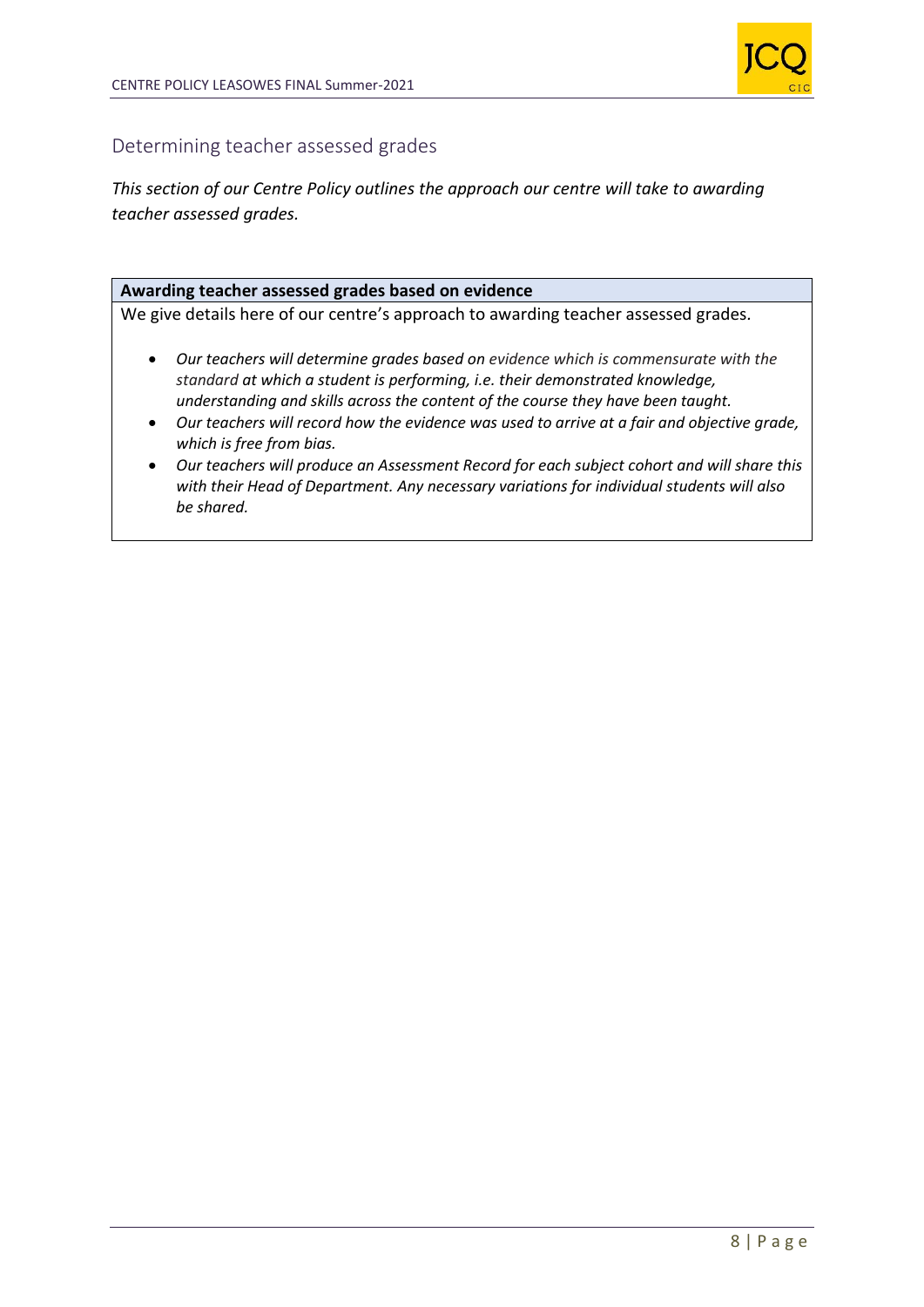

## Internal quality assurance

This section of our Centre Policy outlines the approach our centre will take to ensure internal standardisation of teacher assessed grades, to ensure consistency, fairness and objectivity of decisions.

### *Head of Centre Internal Quality Assurance and Declaration*

#### **Internal quality assurance**

This section gives details of our approach to internal standardisation, within and across subject departments.

- *We will ensure that all teachers involved in deriving teacher assessed grades read and understand this Centre Policy document.*
- *In subjects where there is more than one teacher and/or class in the department, we will ensure that our centre carries out an internal standardisation process.*
- *We will ensure that all teachers are provided with training and support to ensure they take a consistent approach to:*
	- o *Arriving at teacher assessed grades*
	- o *Marking of evidence*
	- o *Reaching a holistic grading decision*
	- o *Applying the use of grading support and documentation*
- *We will conduct internal standardisation across all grades.*
- *We will ensure that the Assessment Record will form the basis of internal standardisation and discussions across teachers to agree the awarding of teacher assessed grades.*
- *Where necessary, we will review and reflect on individual grading decisions to ensure alignment with the standards as outlined by our awarding organisation(s).*
- *Where appropriate, we will amend individual grade decisions to ensure alignment with the standards as outlined by our awarding organisation(s).*
- *Where there is only one teacher involved in marking assessments and determining grades, then the output of this activity will be reviewed by an appropriate member of staff within the centre.*
	- o *This will be DT, Food, Child Development, Computer Science, Business Studies, GCSE PE, Music*
- *In respect of equality legislation, we will consider the range of evidence for students of different protected characteristics that are included in our internal standardisation.*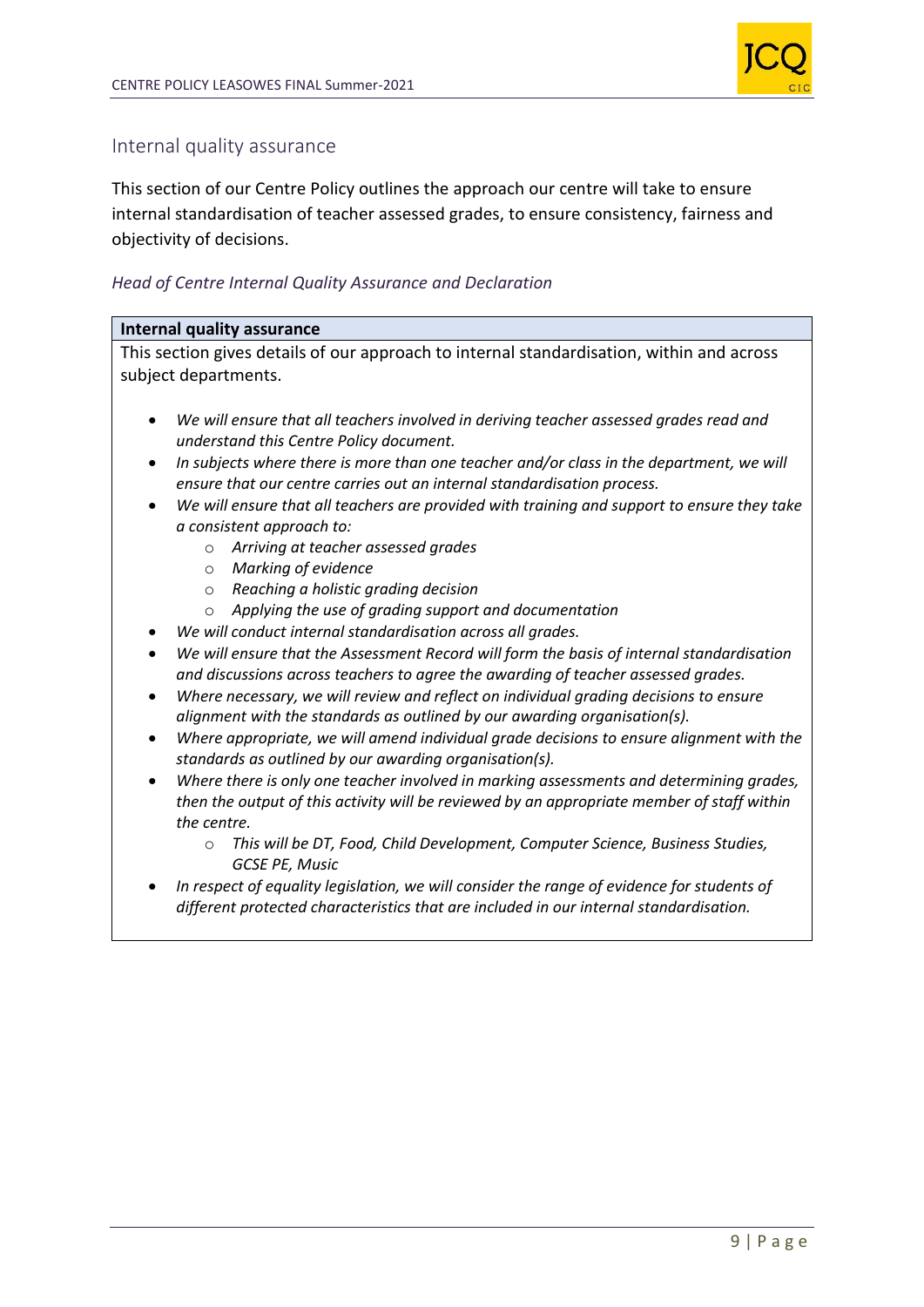

## Comparison of teacher assessed grades to results for previous cohorts

This section of our Centre Policy outlines the approach we will take to compare our teacher assessed grades in 2021 with results from previous cohorts.

### **Comparison of Teacher Assessed Grades to results for previous cohorts**

This section gives details of our internal process to ensure a comparison of teacher assessed grades at qualification level to results for previous cohorts in our centre taking the same qualification.

- *We will compile information on the grades awarded to our students in past June series in which exams took place (e.g. 2017 - 2019).*
- *We will consider the size of our cohort from year to year.*
- *We will consider the stability of our centre's overall grade outcomes from year to year.*
- *We will consider both subject and centre level variation in our outcomes during the internal quality assurance process.*
- *We will prepare a succinct narrative on the outcomes of the review against historic data which, in the event of significant divergence from the qualifications-levels profiles attained in previous examined years, which address the reasons for this divergence. This commentary will be available for subsequent review during the QA process.*

*This section gives details of the approach our centre will follow if our initial teacher assessed grades for a qualification are viewed as overly lenient or harsh compared to results in previous years.*

- *We will compile historical data giving appropriate regard to potential mixtures of A\*-G and 9-1 grades in GCSEs. Where required, we will use the Ofqual guidance to convert legacy grades into the new 9 to 1 scale.*
- *We will include grades from international GCSEs (for example, in mathematics) where we have previously offered these.*
- *We will bring together other data sources that will help to quality assure the grades we intend to award in 2021.*

*This section gives details of changes in our cohorts that need to be reflected in our comparisons.* 

• *We will omit subjects that we no longer offer from the historical data.*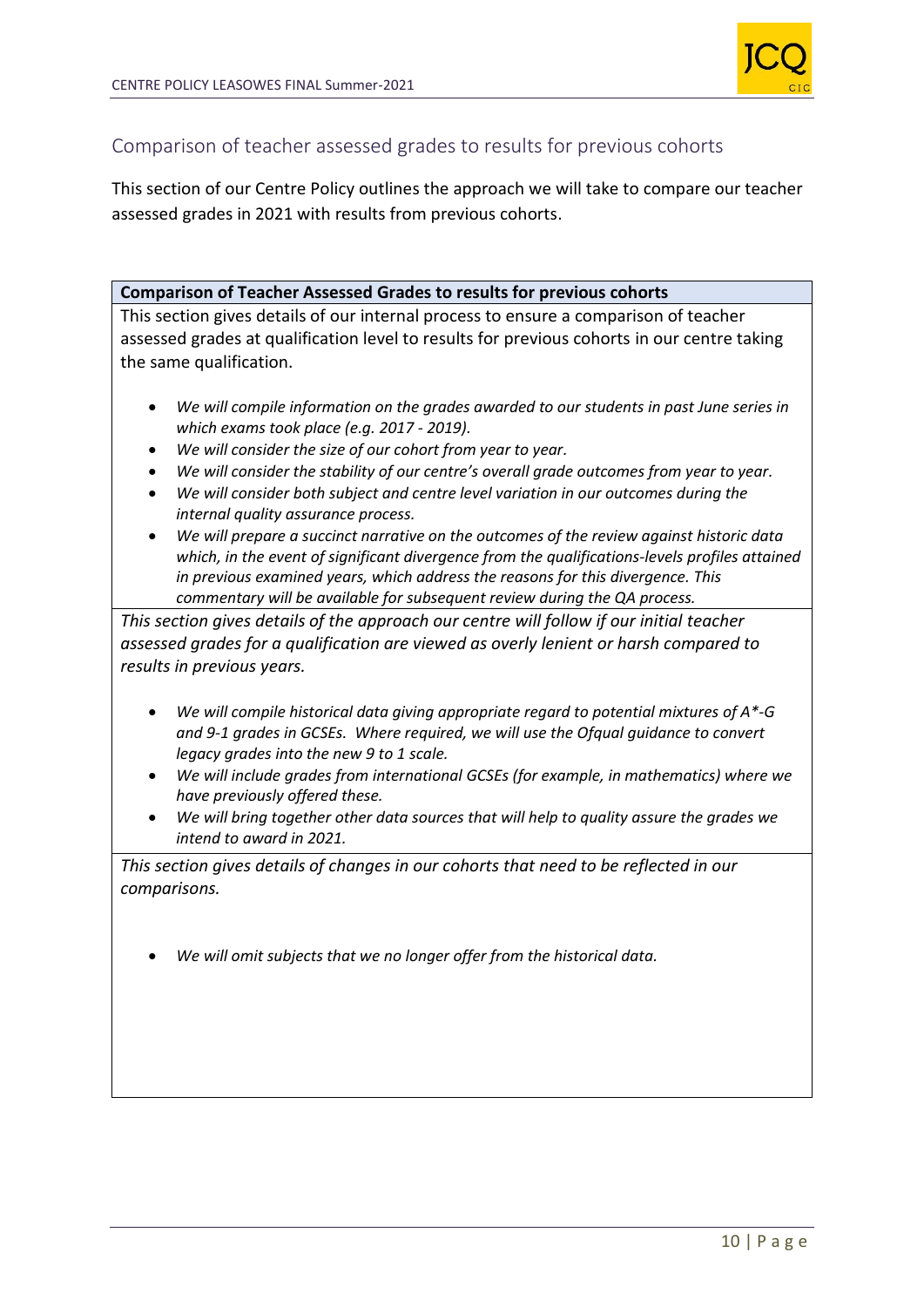

## Access Arrangements and Special Considerations

This section of our Centre Policy outlines the approach our centre will take to provide students with appropriate access arrangements and take into account mitigating circumstances in particular instances.

## **Reasonable adjustments and mitigating circumstances (special consideration)** This section gives details of our approach to access arrangements and mitigating circumstances (special consideration).

- *Where students have agreed access arrangements or reasonable adjustments (for example a reader or scribe) we will make every effort to ensure that these arrangements are in place when assessments are being taken.*
- *Where an assessment has taken place without an agreed reasonable adjustment or access arrangement, we will remove that assessment from the basket of evidence and alternative evidence obtained.*
- *Where illness or other personal circumstances might have affected performance in assessments used in determining a student's standard of performance, we will take account of this when making judgements.*
- *We will record, as part of the Assessment Record, how we have incorporated any necessary variations to take account of the impact of illness or personal circumstances on the performance of individual students in assessments.*
- *To ensure consistency in the application of Special Consideration, we will ensure all teachers have read and understood the document: JCQ – [A guide to the special](https://www.jcq.org.uk/wp-content/uploads/2020/08/A-guide-to-the-spec-con-process-202021-Website-version.pdf)  [consideration process, with effect from 1 September 2020](https://www.jcq.org.uk/wp-content/uploads/2020/08/A-guide-to-the-spec-con-process-202021-Website-version.pdf)*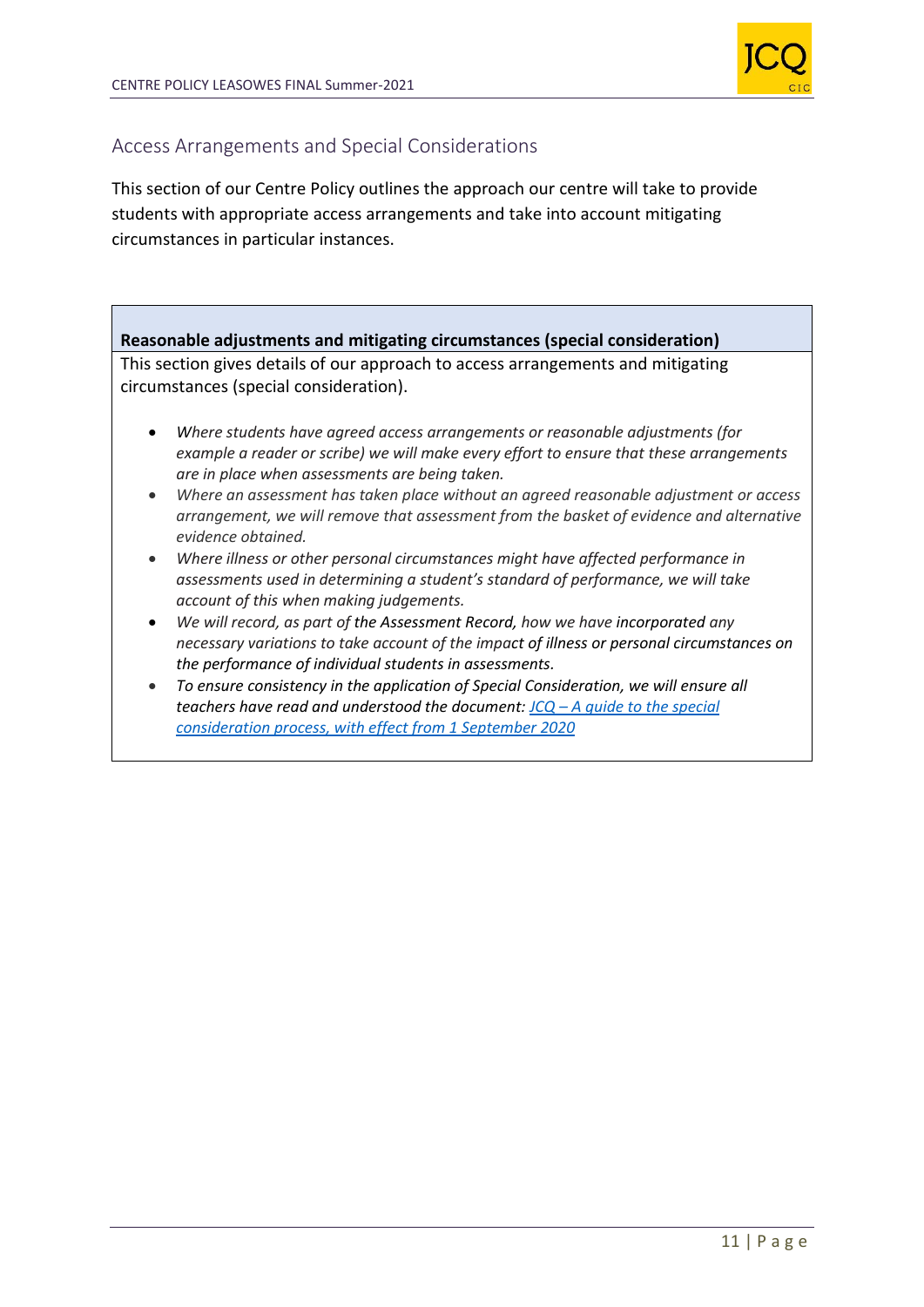

## Addressing disruption/differential lost learning (DLL)

#### B. **Addressing Disruption/Differentiated Lost Learning (DLL)**

This section gives details of our approach to address disruption or differentiated lost teaching.

• Teacher assessed grades will be determined based on evidence of the content that has been taught and assessed for each student.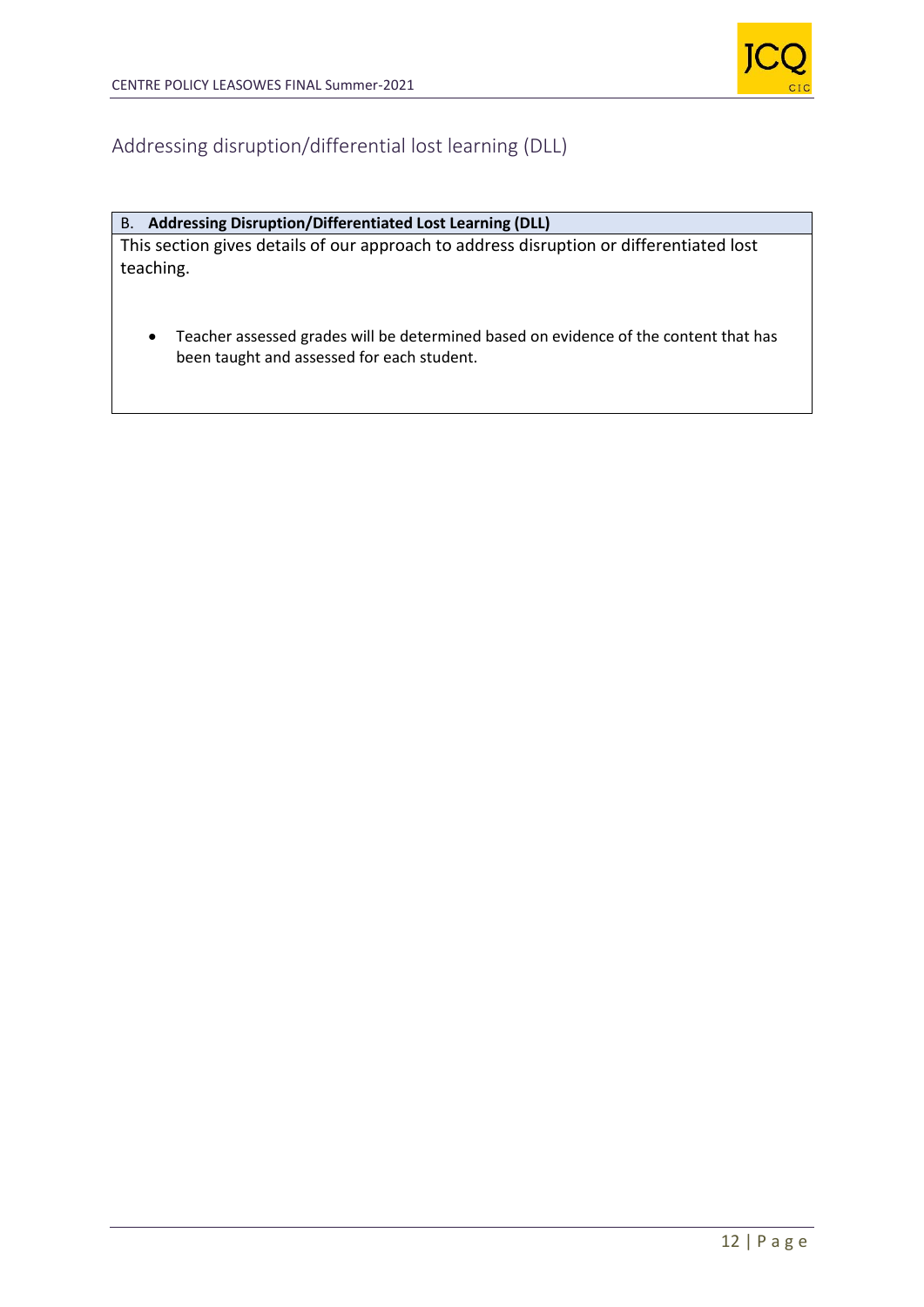

## **Objectivity**

This section of our Centre Policy outlines the arrangements in place to ensure objectivity of decisions.

## **Objectivity**

This section gives a summary of the arrangements in place within our centre in relation to objectivity.

*Staff will fulfil their duties and responsibilities in relation to relevant equality and disability legislation.*

*Senior Leaders, Heads of Department and Centre will consider:*

- *sources of unfairness and bias (situations/contexts, difficulty, presentation and format, language, conditions for assessment, marker preconceptions);*
- *how to minimise bias in questions and marking and hidden forms of bias); and*
- *bias in teacher assessed grades.*

*To ensure objectivity, all staff involved in determining teacher assessed grades will be made aware that:*

- *unconscious bias can skew judgements;*
- *the evidence presented should be valued for its own merit as an indication of performance and attainment;*
- *teacher assessed grades should not be influenced by candidates' positive or challenging personal circumstances, character, behaviour, appearance, socio-economic background, or protected characteristics;*
- *unconscious bias is more likely to occur when quick opinions are formed; and*

*Our internal standardisation process will help to ensure that there are different perspectives to the quality assurance process.*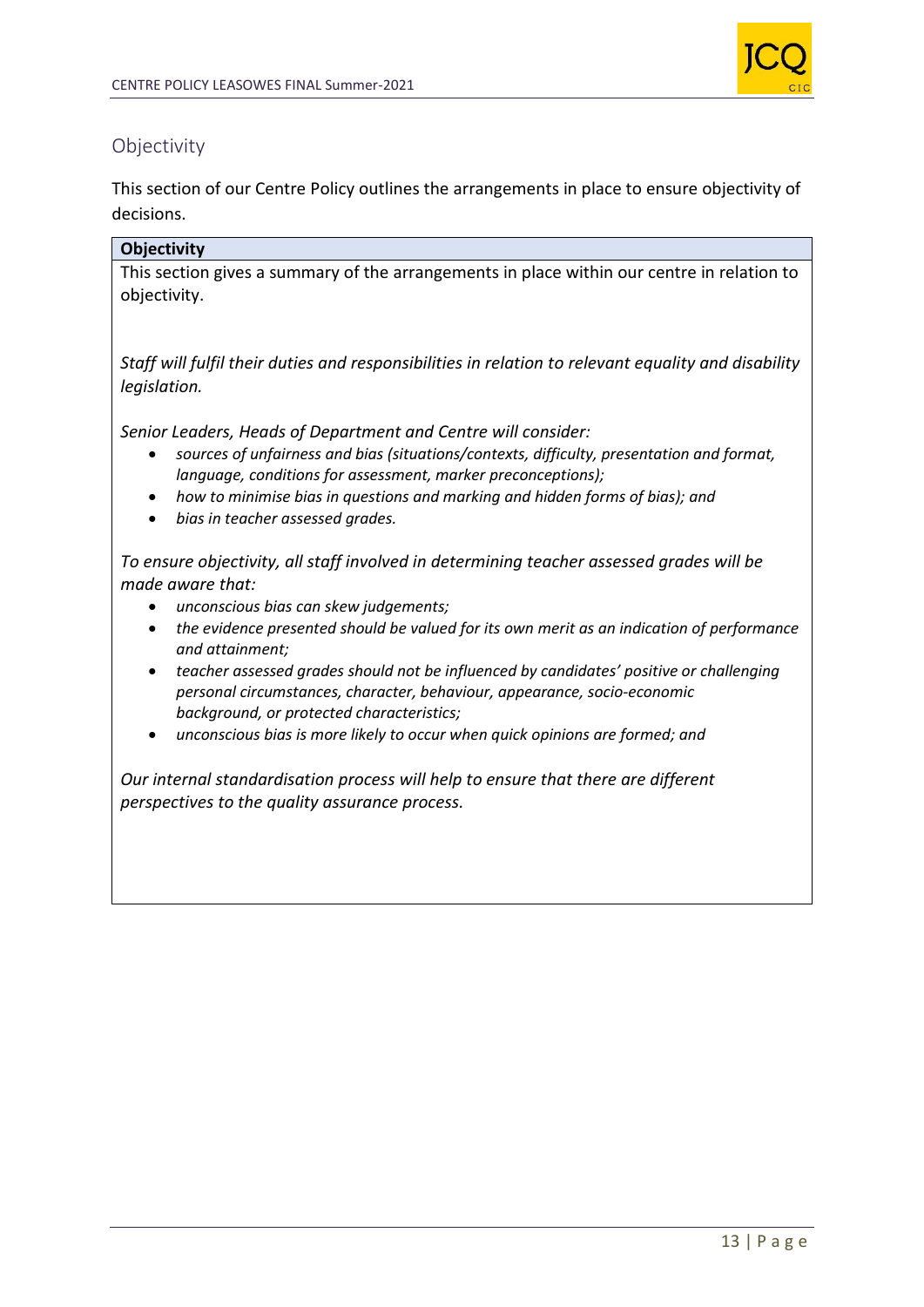

## Recording decisions and retention of evidence and data

This section of our Centre Policy outlines our arrangements to recording decisions and to retaining evidence and data.

| C. Recording Decisions and Retention of Evidence and Data                            |  |
|--------------------------------------------------------------------------------------|--|
| This section outlines our approach to recording decisions and retaining evidence and |  |
| data.                                                                                |  |
| We will ensure that teachers and Heads of Departments maintain records that show how |  |

- *We will ensure that teachers and Heads of Departments maintain records that show how the teacher assessed grades process operated, including the rationale for decisions in relation to individual marks/grades.*
- *We will ensure that evidence is maintained across a variety of tasks to develop a holistic view of each student's demonstrated knowledge, understanding and skills in the areas of content taught.*
- *We will put in place recording requirements for the various stages of the process to ensure the accurate and secure retention of the evidence used to make decisions.*
- *We will comply with our obligations regarding data protection legislation.*
- *We will ensure that the grades accurately reflect the evidence submitted.*
- *We will ensure that evidence is retained electronically or on paper in a secure centre-based system that can be readily shared with our awarding organisation(s).*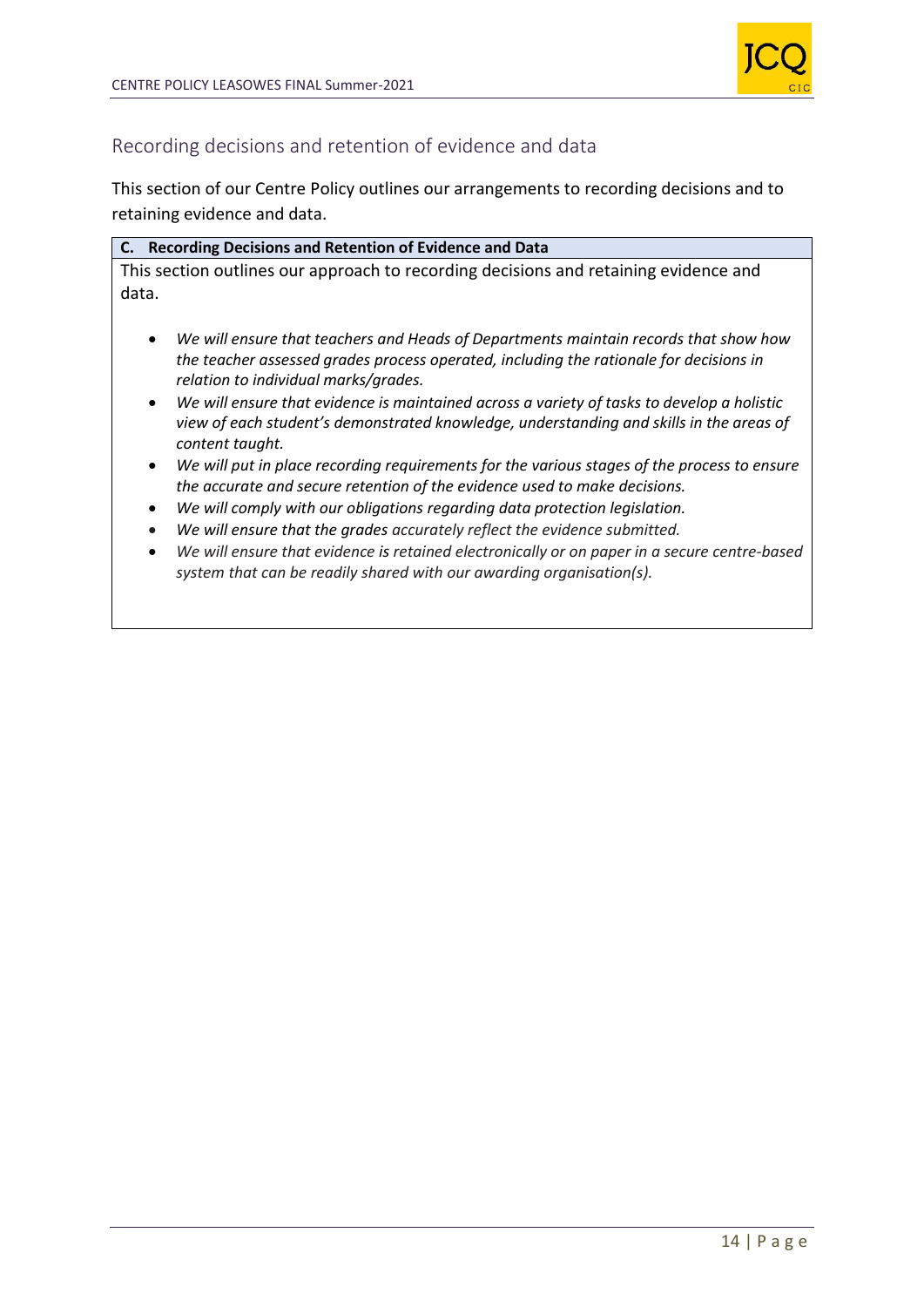

## Authenticating evidence

#### **D. Authenticating evidence**

This section of our Centre Policy details the mechanisms in place to ensure that teachers are confident in the authenticity of evidence, and the process for dealing with cases where evidence is not thought to be authentic.

- *Robust mechanisms, which will include cross-examination of the Assessment Record for each subject highlighting levels of control which is signed off by the Head of Department, centre overview of key assessment dates per subject and internal moderation and standardisation across a range of assessment evidence, will be in place to ensure that teachers are confident that work used as evidence is the students' own and that no inappropriate levels of support have been given to students to complete it, either within the centre or with external tutors. Where work has been done within a low control environment, it will be compared with the standard written in a high/medium control environment to cross-exam style of writing and use of terminology as a standard practice.*
- *It is understood that awarding organisations will investigate instances where it appears evidence is not authentic. We will follow all guidance provided by awarding organisations AQA, OCR, Pearson, WJEC/Eduqas and RSL to support these determinations of authenticity.*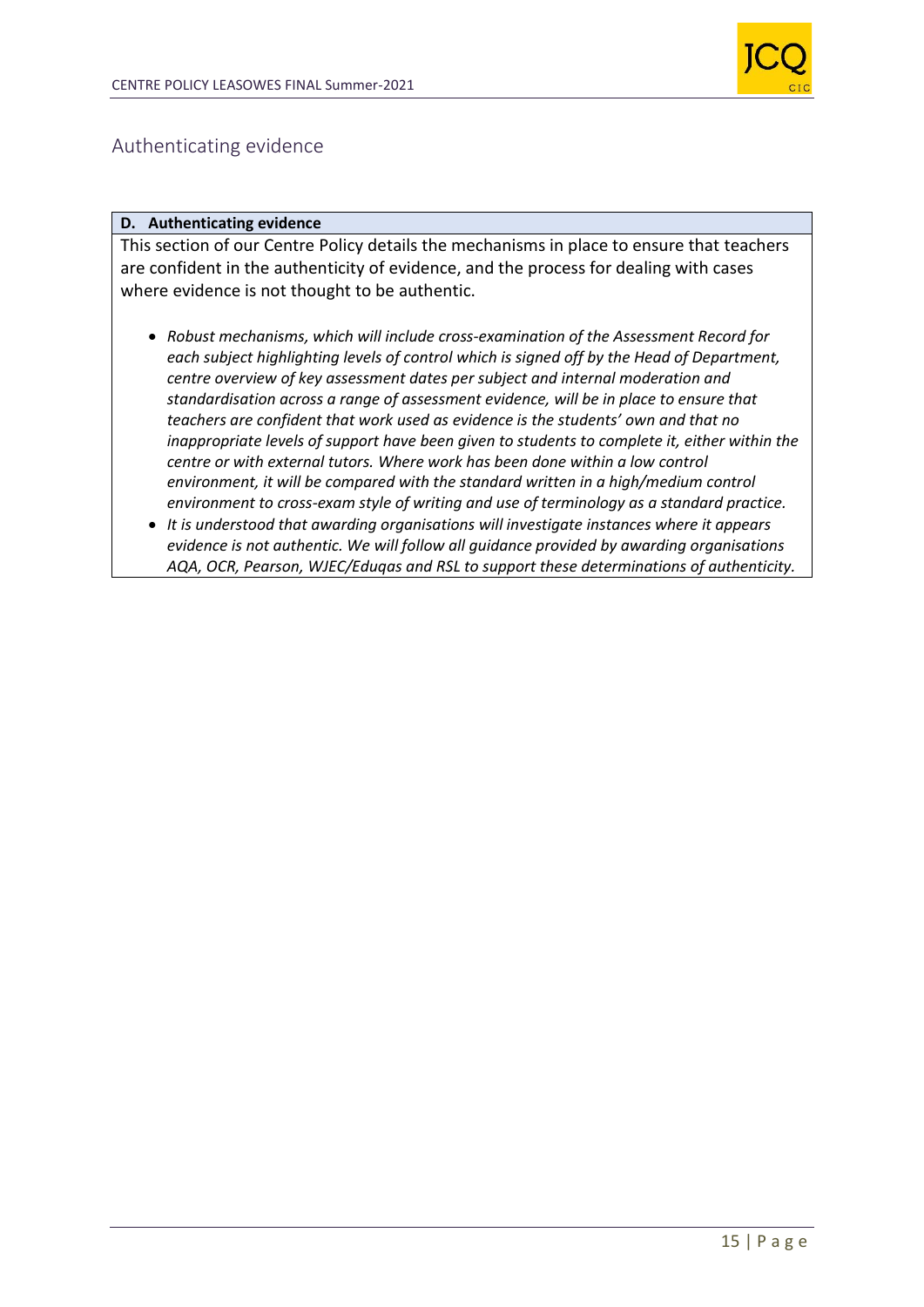

## Confidentiality, malpractice and conflicts of interest

## *Confidentiality*

*This section of our Centre Policy outlines the measures in place to ensure the confidentiality of the grades our centre determines, and to make students aware of the range of evidence on which those grades will be based.*

#### **A. Confidentiality**

*This section details the measures in place in our centre to maintain the confidentiality of grades, while sharing information regarding the range of evidence on which the grades will be based.* 

- *All staff involved have been made aware of the need to maintain the confidentiality of teacher assessed grades.*
- *All teaching staff have been briefed on the requirement to share details of the range of evidence on which students' grades will be based, while ensuring that details of the final grades remain confidential.*
- *Relevant details from this Policy, including requirements around sharing details of evidence and the confidentiality requirements, have been shared with parents/guardians.*

#### *Malpractice*

This section of our Centre Policy outlines the measures in place to prevent malpractice and other breaches of exam regulations, and to deal with such cases if they occur.

#### **B. Malpractice**

*This section details the measures in place in our centre to prevent malpractice and, where that proves impossible, to handle cases in accordance with awarding organisation requirements.*

- *Our general centre policies regarding malpractice, maladministration and conflicts of interest have been reviewed to ensure they address the specific challenges of delivery in Summer 2021.*
- *All staff involved have been made aware of these policies, and have received training in them as necessary.*
- *All staff involved have been made aware of the specific types of malpractice which may affect the Summer 2021 series including:*
- o *breaches of internal security;*
- o *deception;*
- o *improper assistance to students;*
- o *failure to appropriately authenticate a student's work;*
- o *over direction of students in preparation for common assessments;*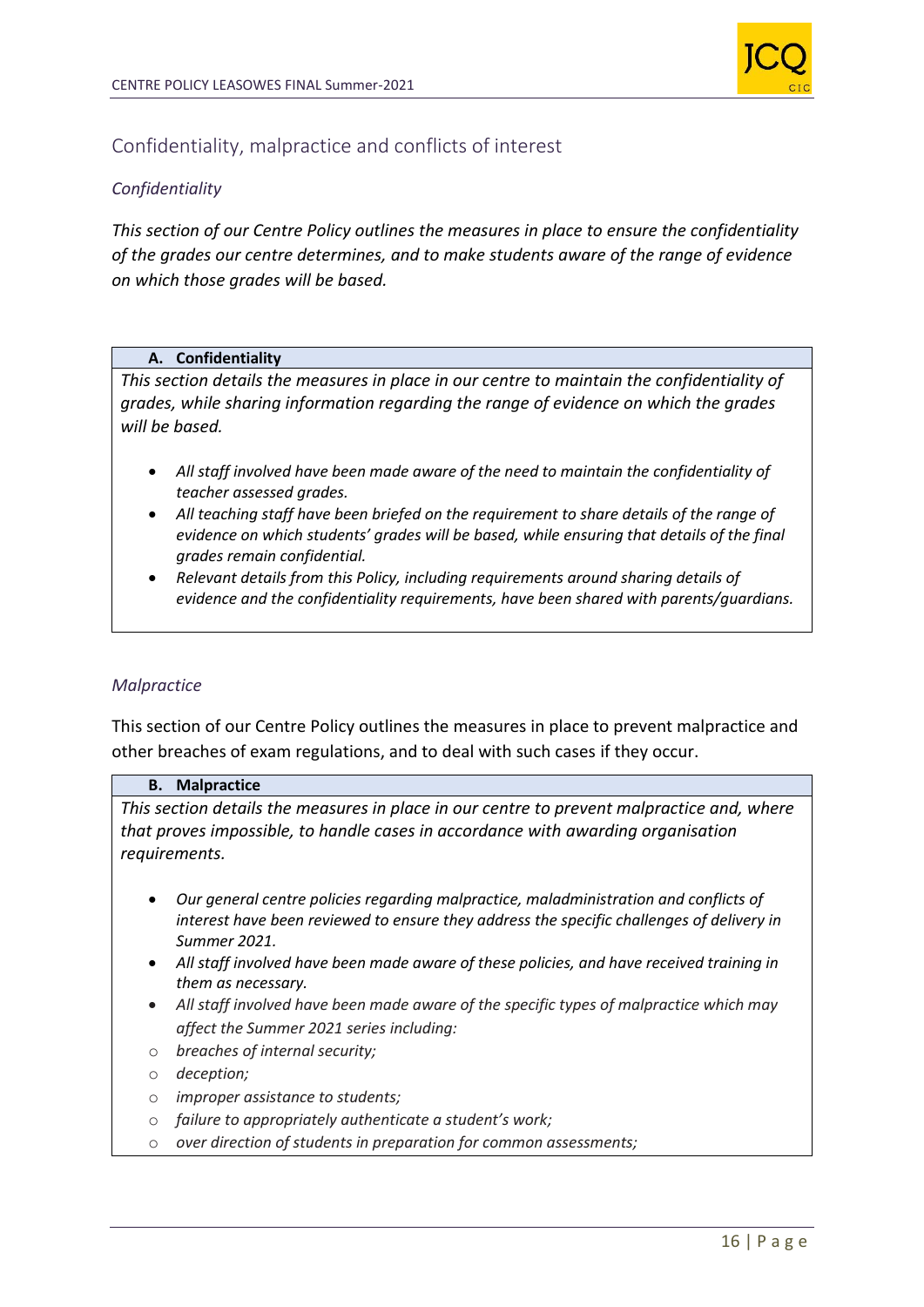

- o *allegations that centres submit grades not supported by evidence that they know to be inaccurate;*
- o *centres enter students who were not originally intending to certificate a grade in the Summer 2021 series;*
- o *failure to engage as requested with awarding organisations during the External Quality Assurance and appeal stages; and*
- o *failure to keep appropriate records of decisions made and teacher assessed grades.*
- *The consequences of malpractice or maladministration as published in the JCQ guidance: [JCQ Suspected](https://www.jcq.org.uk/exams-office/malpractice/jcq-suspected-malpractice-policies-and-procedures-2019-2020) Malpractice: Policies and Procedures and including the risk of a delay to students receiving their grades, up to, and including, removal of centre status have been outlined to all relevant staff.*

## *Conflicts of Interest*

This section of our Centre Policy outlines the measures in place to address potential conflicts of interest.

#### **C. Conflicts of Interest**

*This section details our approach to addressing conflicts of interest, and how we will respond to such allegations.*

- *To protect the integrity of assessments, all staff involved in the determination of grades must declare any conflict of interest such as relationships with students to our Head of Centre for further consideration.*
- *Our Head of Centre will take appropriate action to manage any conflicts of interest arising with centre staff in accordance with the JCQ documents - [General Regulations](https://www.jcq.org.uk/wp-content/uploads/2020/09/Gen_regs_approved_centres_20-21_FINAL.pdf)  [for Approved Centres, 1 September 2020 to 31 August 2021.](https://www.jcq.org.uk/wp-content/uploads/2020/09/Gen_regs_approved_centres_20-21_FINAL.pdf)*
- *We will also carefully consider the need if to separate duties and personnel to ensure fairness in later process reviews and appeals.*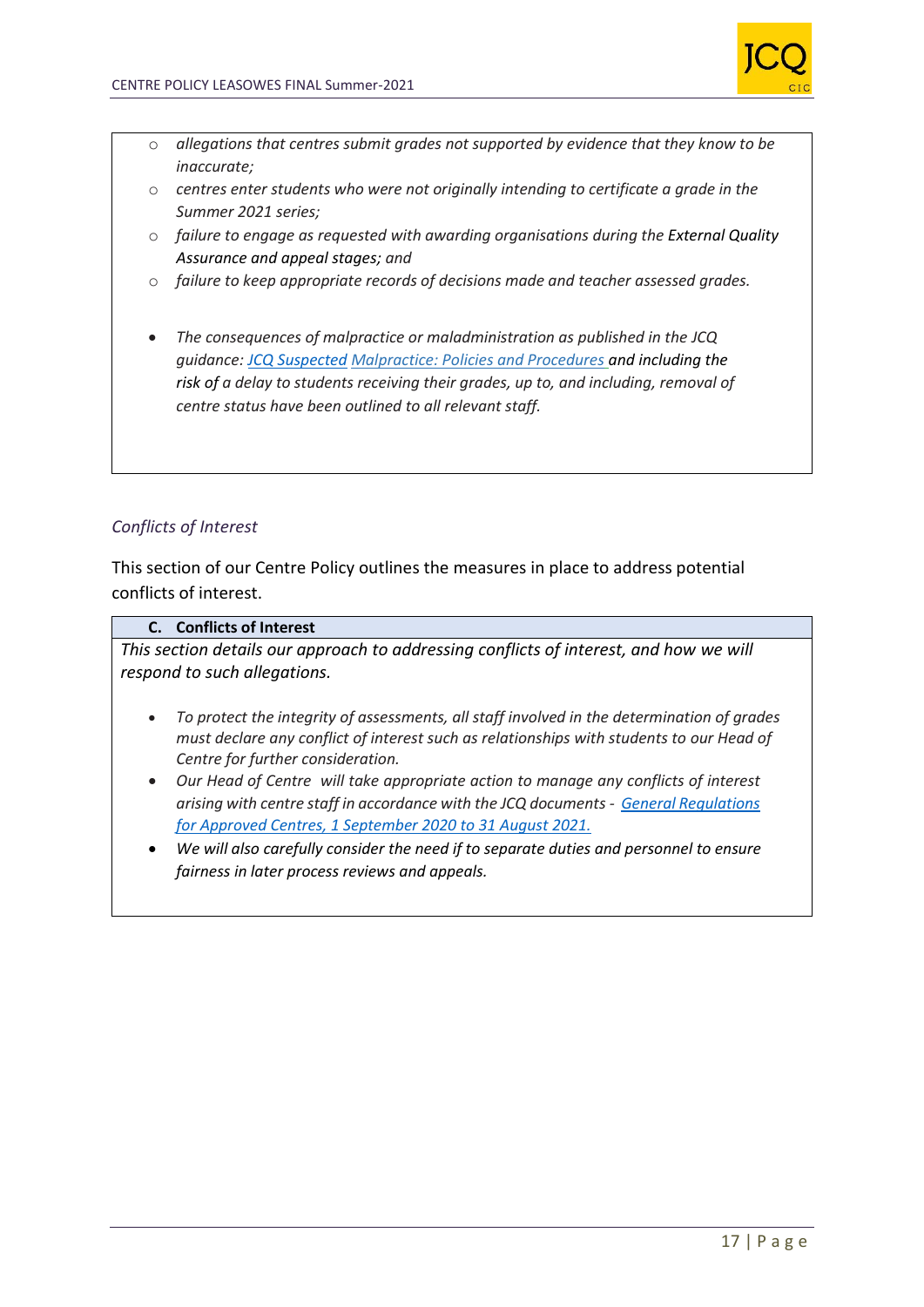

## External Quality Assurance

This section of our Centre Policy outlines the arrangements in place to comply with awarding organisation arrangements for External Quality Assurance of teacher assessed grades in a timely and effective way.

### **A. External Quality Assurance**

*This section outlines the arrangements we have in place to ensure the relevant documentation and assessment evidence can be provided in a timely manner for the purposes of External Quality Assurance sampling, and that staff can be made available to respond to enquiries.*

- *All staff involved have been made aware of the awarding organisation requirements for External Quality Assurance as set out in the JCQ Guidance.*
- *All necessary records of decision-making in relation to determining grades have been properly kept and can be made available for review as required.*
- *All student evidence on which decisions regarding the determination of grades has been retained and can be made available for review as required.*
- *Instances where student evidence used to decide teacher assessed grades is not available, for example where the material has previously been returned to students and cannot now be retrieved, will be clearly recorded on the appropriate documentation.*
- *All staff involved have been briefed on the possibility of interaction with awarding organisations during the different stages of the External Quality Assurance process and can respond promptly and fully to enquiries, including attendance at Virtual Visits should this prove necessary.*
- *Arrangements are in place to respond fully and promptly to any additional requirements/reviews that may be identified as a result of the External Quality Assurance process.*
- *Staff have been made aware that a failure to respond fully and effectively to such additional requirements may result in further action by the awarding organisations, including the withholding of results.*

## Results

This section of our Centre Policy outlines our approach to the receipt and issue of results to students and the provision of necessary advice and guidance.

#### **A. Results**

*This section details our approach to the issue of results to students and the provision of advice and guidance.*

• *All staff involved have been made aware of the specific arrangements for the issue of results in Summer 2021, including the issuing of A/AS and GCSE results in the same week.*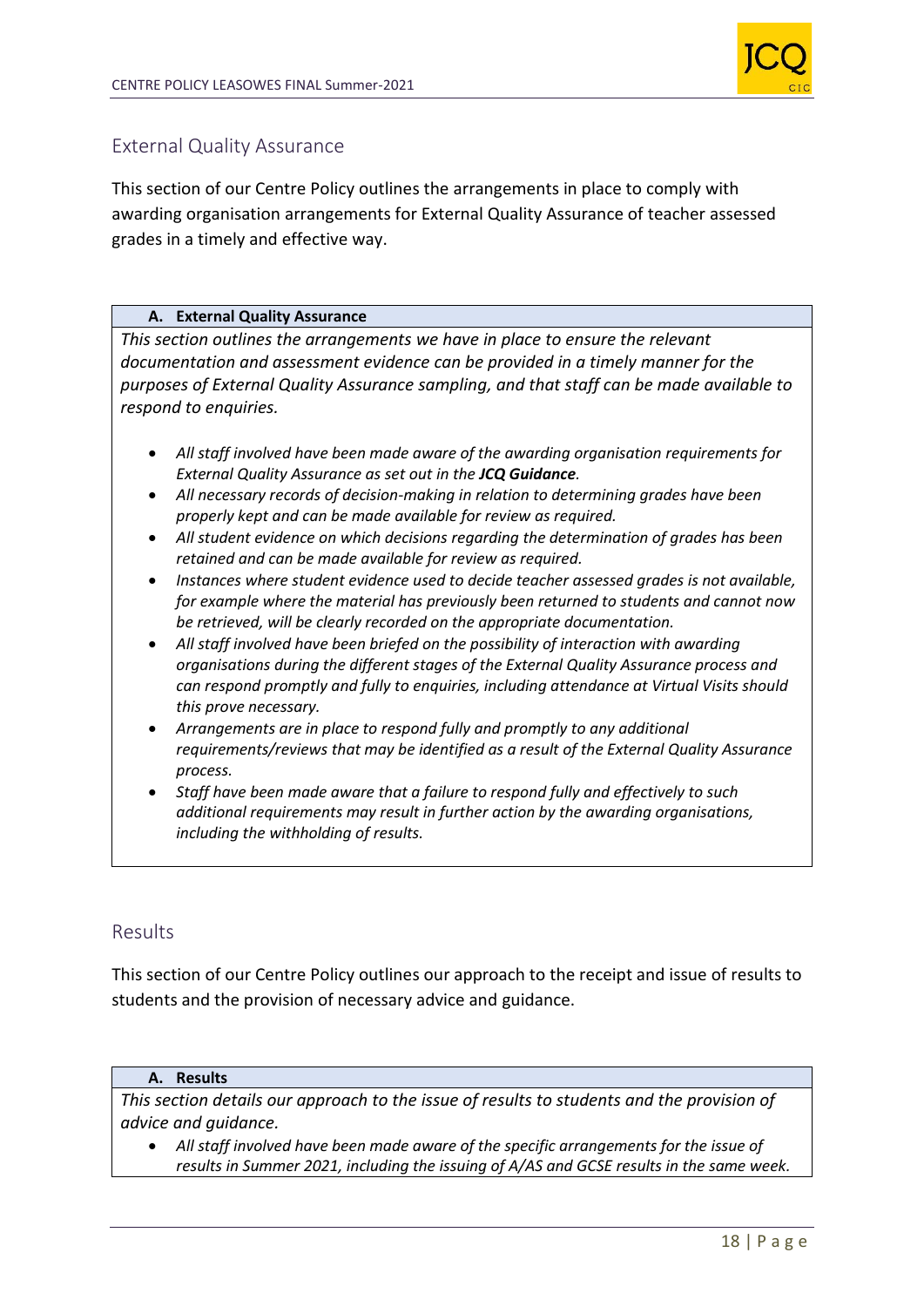

- *Arrangements will be made to ensure the necessary staffing, including exams office and support staff, to enable the efficient receipt and release of results to our students.*
- *Arrangements will be in place for the provision of all necessary advice, guidance and support, including pastoral support, to students on receipt of their results.*
- *Such guidance will include advice on the appeals process in place in 2021 (see below).*
- *Appropriate staff will be available to respond promptly to any requests for information from awarding organisations, for example regarding missing or incomplete results, to enable such issues to be swiftly resolved.*
- *Parents/guardians have been made aware of arrangements for results days.*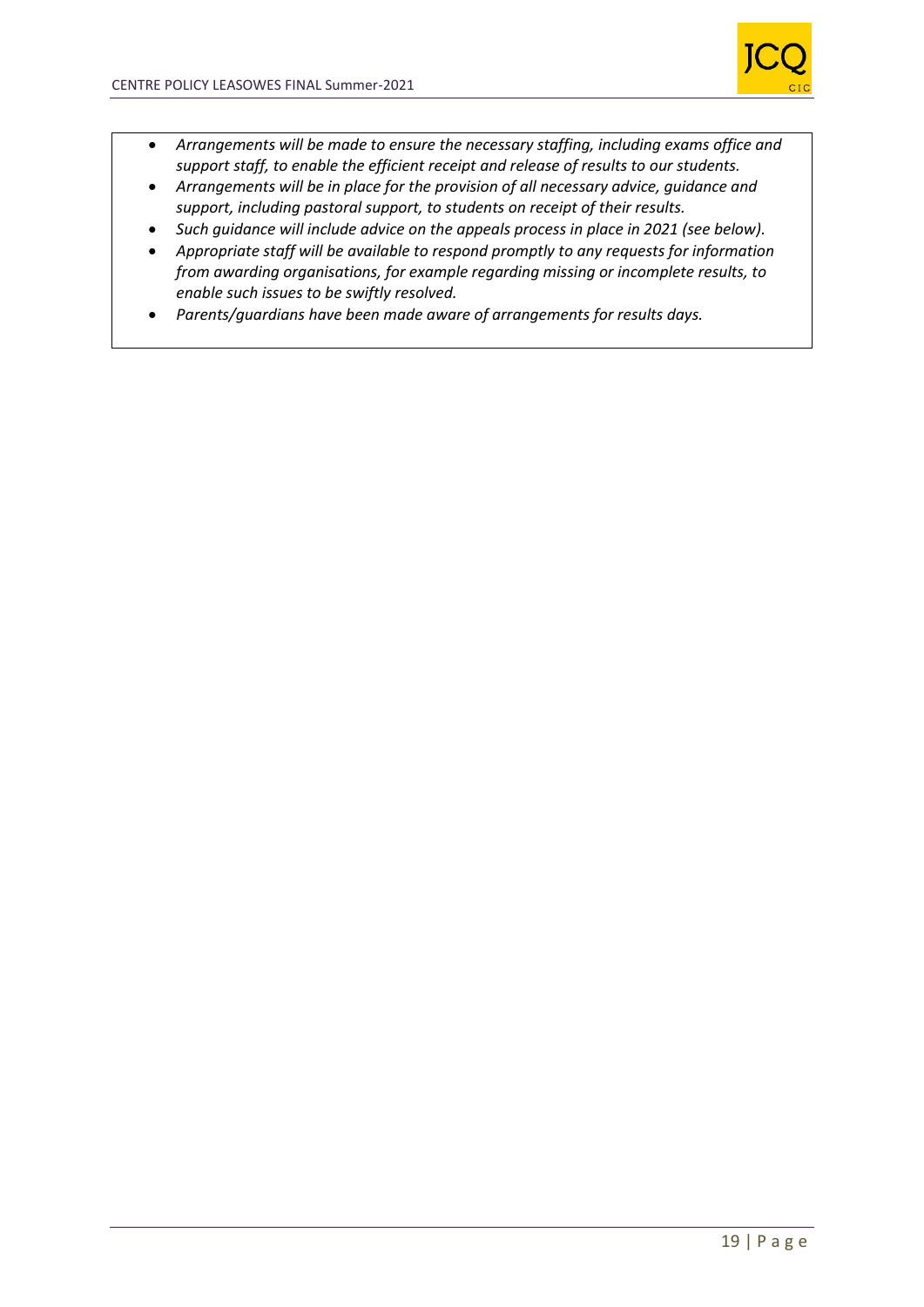

## Appeals

This section of our Centre Policy outlines our approach to Appeals, to ensure that they are handled swiftly and effectively, and in line with JCQ requirements.

## **A. Appeals**

*This section details our approach to managing appeals, including Centre Reviews, and subsequent appeals to awarding organisations.*

- *All staff involved have been made aware of the arrangements for, and the requirements of, appeals in Summer 2021, as set out in the JCQ Guidance.*
- *Internal arrangements will be in place for the swift and effective handling of Centre Reviews in compliance with the requirements.*
- *All necessary staff have been briefed on the process for, and timing of, such reviews, and will be available to ensure their prompt and efficient handling.*
- *Learners have been appropriately guided as to the necessary stages of appeal.*
- *Arrangements will be in place for the timely submission of appeals to awarding organisations, including any priority appeals, for example those on which university places depend.*
- *Arrangements will be in place to obtain the written consent of students to the initiation of appeals, and to record their awareness that grades may go down as well as up on appeal.*
- *Appropriate information on the appeals process will be provided to parents/carers*.